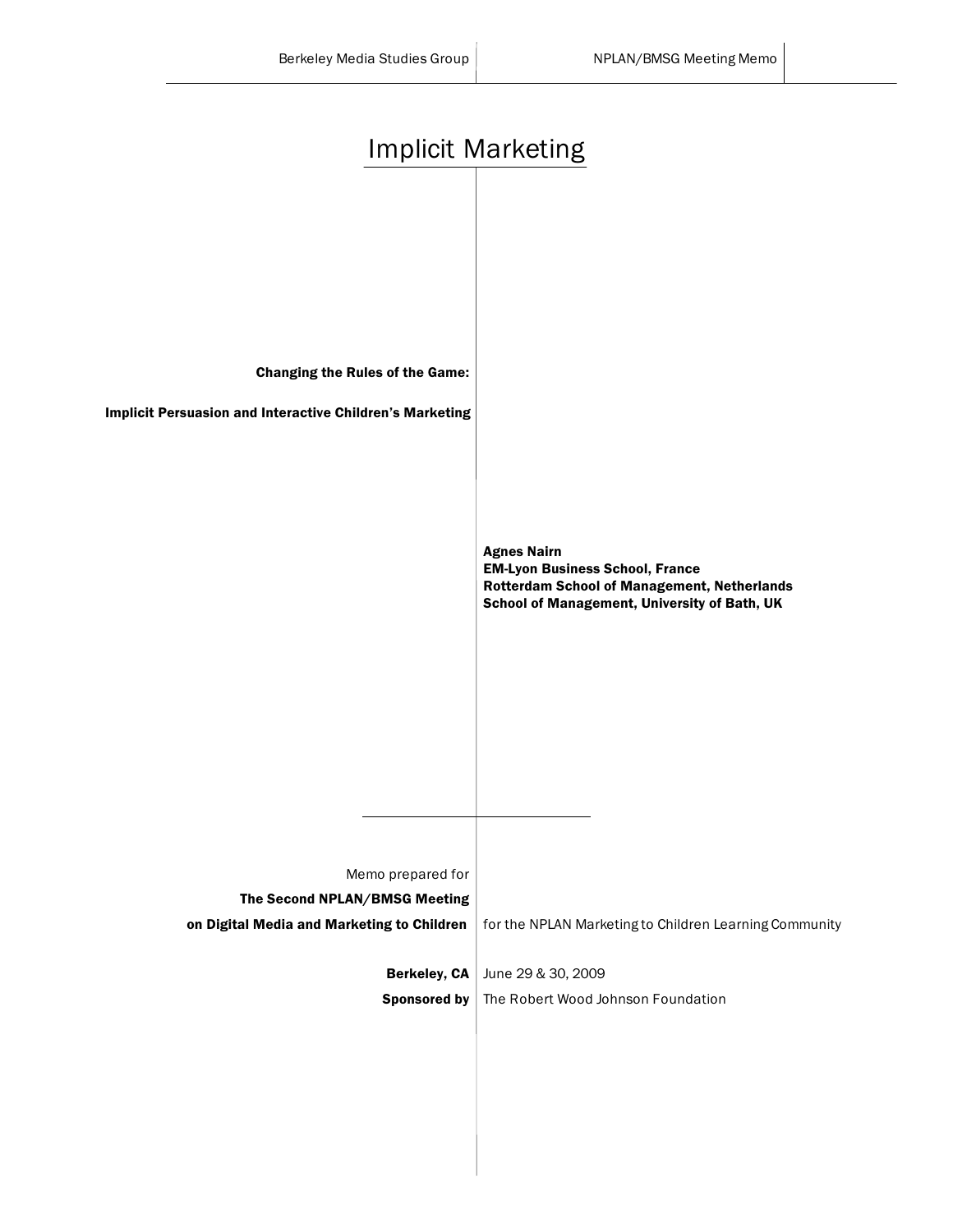The past few years have witnessed rapid developments in two seemingly unrelated areas of research and practice: neuroscience and digital marketing. Yet new understandings of brain functioning have important (and fast evolving) implications for how we approach the ethics of marketing to children in the age of Web 2.0 and Web 3.0. This memo examines the phenomenon of implicit persuasion and suggests that its discovery requires a radical revision of our conceptualization of "fair" marketing to children. The legal and policy implications are profound and far reaching.

# When is it fair to advertise to children?

Public policy in both USA and Europe has addressed the question of when it is fair to advertise to children by seeking to establish the "magic age" at which children are able to understand the persuasive intent of advertising. It has commonly been assumed that older children are less vulnerable to advertising because their cognitive capacities have developed sufficiently to equip them with "coping skills".<sup>1(pg183)</sup> However, a growing body of evidence from both the brain sciences and marketing suggests that vulnerability may actually increase during teenage years.  $234$ 

The theoretical underpinnings of the dominant "persuasion knowledge" model lie in the field of developmental cognitive psychology and specifically the work of Jean Piaget (1896-1980) during the 1960s.<sup>5</sup> He proposed an age-stage model of childhood cognitive and social development in which the child's mental and interactive capacities evolve in a linear fashion through a set of biologically predetermined stages. This view is now thoroughly entrenched in the marketing canon in no small part due to Deborah Roedder John's (1999)<sup>6</sup> comprehensive and now seminal review of 25 years of children's consumer socialization literature. Affirming the developmentalist view of the child's competence vis-à-vis commercial communications, she suggests a three-stage consumer socialization process for children: a "perceptual " stage from age 3-7; an "analytic" stage from 7-11; and a "reflective" stage from 11-16. Today, marketers and policy makers alike tend to make an almost unquestioning assumption that children have acquired "cognitive defense" by the early years of the reflective stage, which roughly corresponds to entry into high school or senior school. This is reflected across regulatory initiatives. For example, COPPA (Children's Online Privacy and Protection Act) defines a child as under 13 and Coca-Cola and Cadbury cite cognitive defense to justify their claims that they do not target children below the age of 12. There is a neat logic to this thinking: cognitive capacity protects against advertising; children gradually develop cognitive capacity in the approach to the teenage years; by around 13 it's in place and it is therefore fair to advertise to young people above this age.

However, it is worth noting that pinning down the "magic age" has always been rather problematic and it is a somewhat moveable feast. In the UK for example the communications regulator, Ofcom, recently banned advertising of food products high in salt, sugar or fat (HSSF) in TV programs "of particular appeal to children under the age of 16." Meanwhile, although the Advertising Standards Authority Code on Advertising Practice (CAP) generally considers a child as under 16 (www.cap.org.uk) some of the new provisions in the Code for HSSF food advertising apply only to pre-school and primary school children (age 0-11) e.g. Section 7.2.4 on the use of licensed characters and celebrities. So when do children cease to be children in policy terms and when should we consider them to have age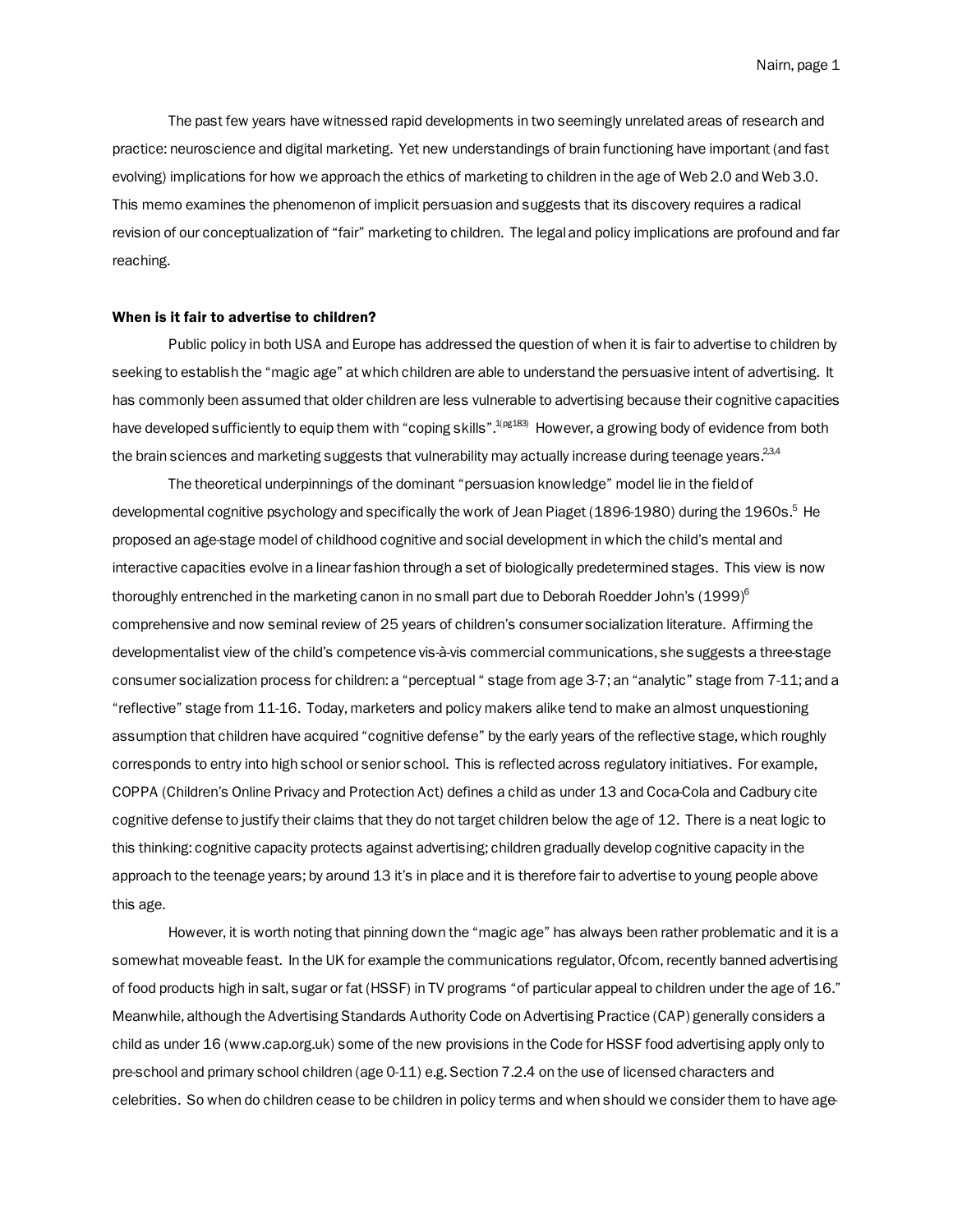related protection from persuasion? Why do ages differ across countries and for different marketing techniques within the same country? The age-stage cognitive development model is certainly not without its problems in its application to advertising regulation.

### Counter-Intuitive Findings

It is not just ambiguity around indentifying a specific age that poses a challenge for applying the "persuasion knowledge" framework to advertising policy. New empirical evidence is challenging the very foundations of the model as an increasing body of research is now showing that older children (presumably with their cognitive defenses in place) are actually just as susceptible to advertising as younger children below the "magic age."<sup>743</sup> In a large scale review of the effects of food advertising on different ages of children Livingstone and Helsper concluded that:

"…the evidence on children's responses to advertising does not support the widely held belief that younger children are more influenced by advertising."<sup>11(pg576)</sup>

And in an even more recent study again on the effects of food advertising, Chernin concurred that:

"…it has yet to be conclusively demonstrated that younger children are inherently more persuasible than older children."13(pg115)

This presents a serious challenge for the current regulatory frameworks in the UK and USA which assume at their core that it is "fair" to advertise to children with a certain level of age-related cognitive competence.

### Implicit Persuasion

Applications of findings from the brain sciences to communications research may be able to shed some light on this situation.<sup>1417</sup> A growing body of research is showing that across the marketing research field the focus on cognitive models of persuasion has led researchers to miss part of the picture. As we shall see later in this paper this part of the picture is particularly important when it comes to digital marketing practice.

One specific set of theories seems to offer an explanation for why older children with greater cognitive capacity turn out to be no less influenced than their younger less "savy" counterparts. These are the so-called "dual process" models. Dual process models point to two separate sets of mental processes: "explicit" and "implicit". Implicit processes are activated automatically and effortlessly, without intention or awareness, and are thus difficult to control. By contrast, explicit processes require cognitive control resources and are more consciously accessible. The persuasion knowledge model recognizes only an explicit mental process which means that it renders an incomplete account of how children (and indeed, adults) relate to marketing messages. Recent neuroscientific data gathered from fMRI scanners confirms the biological distinctiveness of these processes and we now know that at least partially separated brain networks are involved in implicit and explicit functioning.18 It seems clear, for example, that the amygdala is implicated in the automatic activation of our implicit attitudes about other people (i.e. first impressions) while the anterior cingulate and dorsolateral prefrontal cortex are implicated in conscious efforts to evaluate and control for those first impressions.<sup>1922</sup>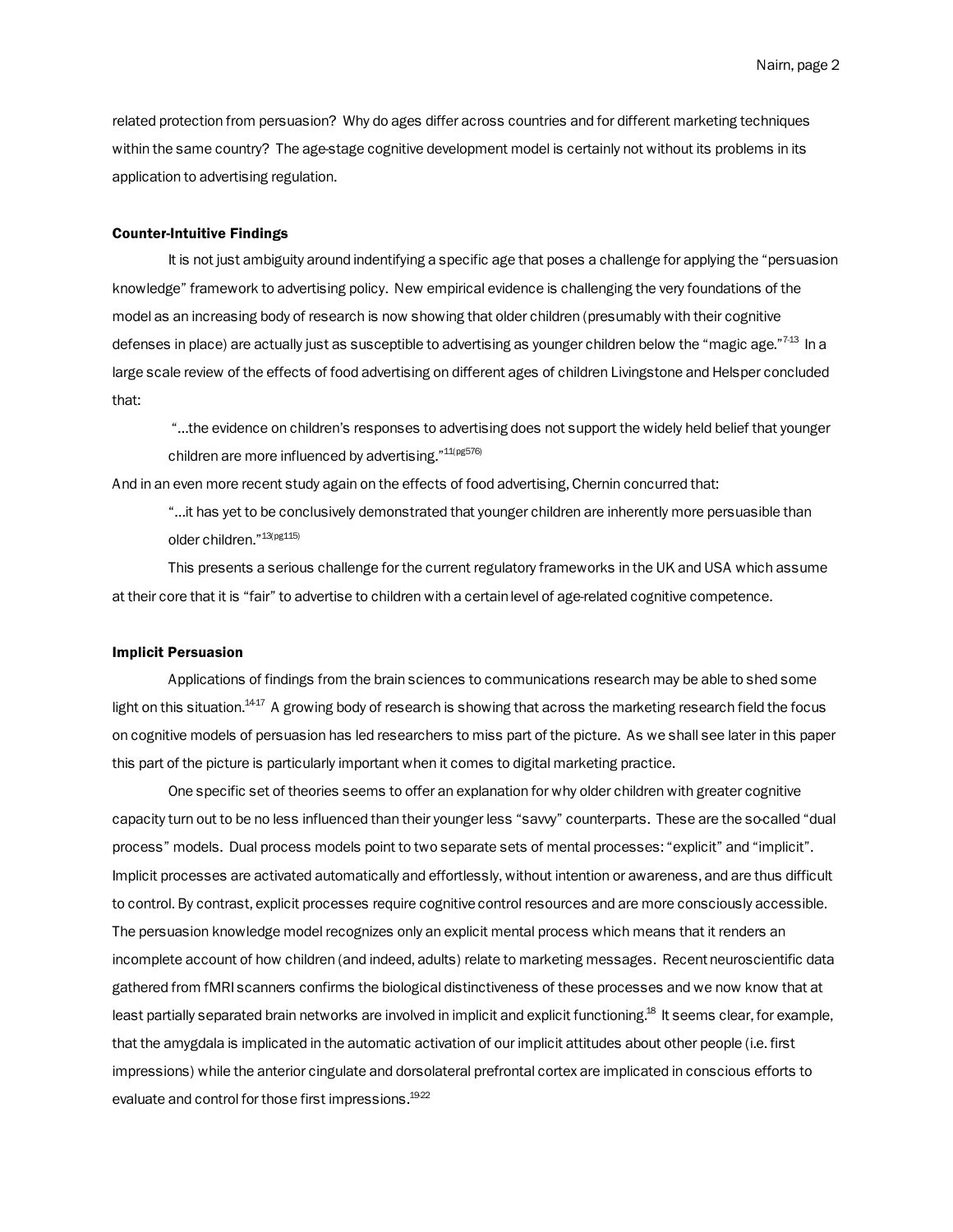Whilst a number of dual process models have been applied in different areas of consumer research the *attitude* model is believed to offer the best account of the effects of contemporary advertising practices on children.<sup>16,17</sup> "Implicit attitudes" are formed rapidly and automatically in response to associations which are activated when people encounter a particular stimulus.<sup>23</sup> These associations are thought to develop through the preconscious and automatic strengthening of associations between concepts over the course of a number of experiences, in a way that "reflects correlations between aspects of the environment and cognitive, affective, or motor reactions."<sup>24(pg223)</sup> Thus when a child (of whatever age) sees marketing for Shrek yogurt, associations with the film, the character and even the event of going to the cinema with friends are automatically triggered creating a positive attitude towards the

pairing Coke and Pepsi logos with positive or negative images and words brought about implicit attitude change in people who consciously articulated no strong brand preference

yogurt which, importantly, will be reinforced with every similar marketing message received. This positive attitude will be formed regardless of whether or not the child understands or is even skeptical about commercial methods of persuasion.

The term "implicit persuasion" has been introduced<sup>16</sup> to describe marketing-induced implicit consumer attitude change. In line with neuroscientific evidence a solid body of research confirms that implicit persuasion can occur even if the subject claims that their opinion of a product or an issue has not changed. For example Czyzewka and Ginsburg  $(2007)^{25}$  found that anti-marijuana public service announcements made implicit attitudes more negative to the drug but not explicit attitudes. Gibson  $(2008)^{26}$  found that pairing Coke and Pepsi logos with positive or negative images and words brought about implicit attitude change in people who consciously articulated no strong brand preference. Implicit persuasion does not, therefore, necessarily take place as either a consequence or a precursor of explicit persuasion (as is often assumed in traditional marketing models)—it is simply, but importantly, a separate process.

Let us return to the persuasion knowledge framework and reconsider the notion of "cognitive defense" in the light of our knowledge of implicit persuasion. The question for policy makers must now be not at what age is cognitive defense in place but whether and in

what circumstances children are persuaded without their conscious knowledge. As we know that implicit persuasion is largely stimulus-driven, it may make sense to begin the enquiry by examining the marketing stimuli to which contemporary children are exposed.

# The Digital Marketing Landscape - 2009

The advertising and marketing landscape has changed dramatically since the Piagetian model of children's cognitive development was first applied to the advertising ethics debate. Wright *et al.* (2005)<sup>27</sup> note that the vast majority of developmental studies on children and advertising were carried out during a 15-year period from the early 1970s to the late 1980s<sup>2831</sup>, an observation supported by Moore (2004)<sup>32</sup>, who notes that significantly less research has been carried out since the late 1980s. Advertising during that period consisted mainly of 30-second TV spots, which were mainly factual or propositional in content. However, the nature, diversity and sheer volume of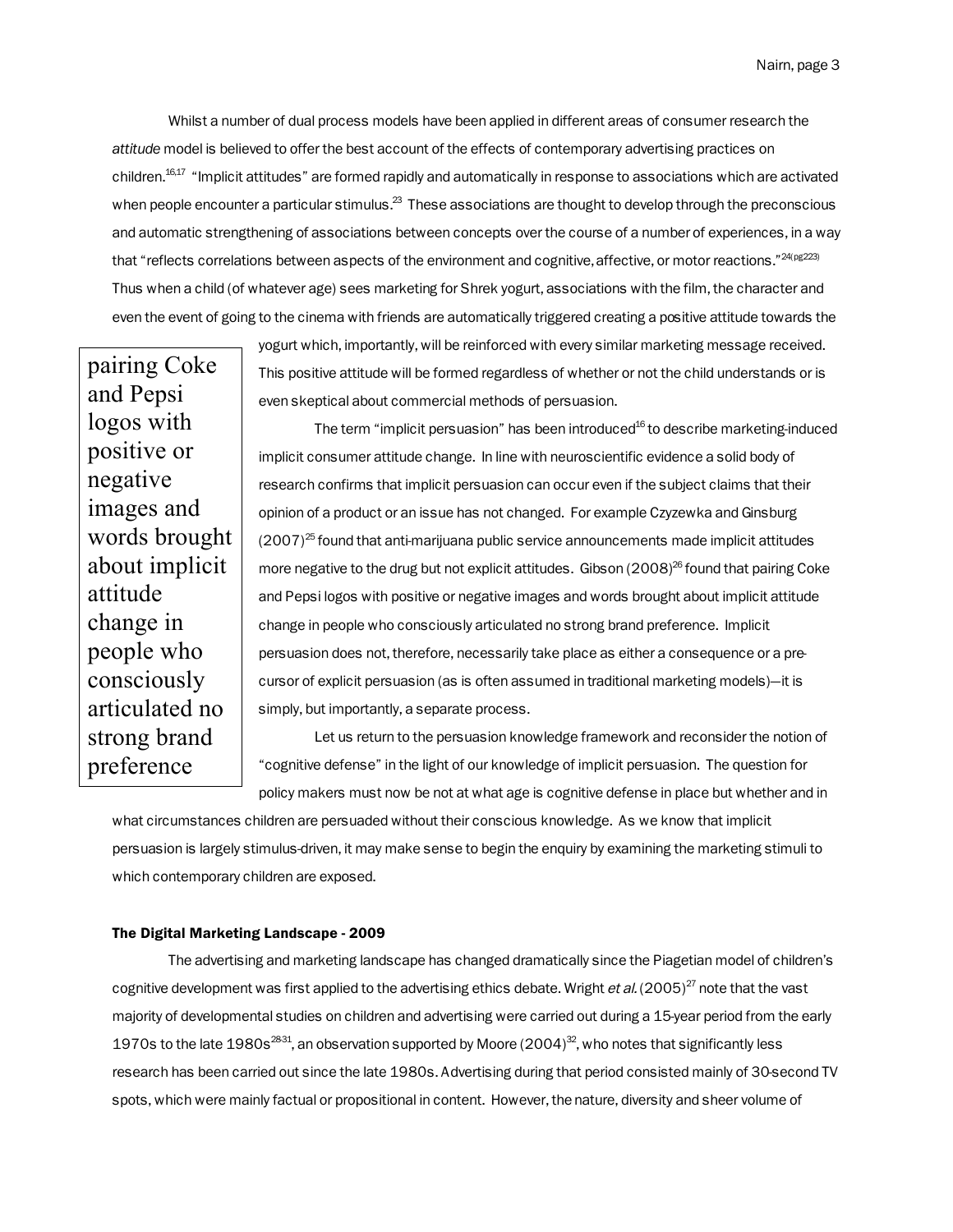marketing activity directed at children has changed substantially since this time. The extent of this has been highlighted already in this forum $^{33,34}$  and elsewhere $^{35,36}$  and will not be elaborated on here.

However, three features of digital and interactive marketing techniques are important in relation to the triggering of implicit persuasion mechanisms. First, it is often not clear to children what is designed to persuade and what is designed to entertain. Unlike a TV commercial which is predictably placed around and during program content, digital marketing is often not identifiable as such (e.g. advergames, product placements, viral messages and social networking skins). Secondly, it is common in interactive techniques that the product or brand is linked with rewarding stimuli (e.g. emotional rewards in advergames or more concrete rewards in the Coke Zone). Third, in the interactive environment children's repeated exposure to the stimuli is effectively limitless. Given what we know about implicit persuasion in adults it is highly likely that the engaging nature of contemporary interactive marketing which is hard to consciously identify, associated with rewarding stimuli and frequently repeated will automatically elicit implicit persuasion and discourage the deployment of cognitive resource.

The key question for defining fair marketing to children then becomes whether children can control for implicit persuasion. Research in social cognitive psychology shows that adults can, to some extent, control for implicit persuasion. However it is also clear that this control is less likely to be exerted when the subject has fewer cognitive resources to devote to the task (i.e. is tired or under time pressure) or has little motivation to deploy cognitive resources (i.e. has no reason to believe that implicit persuasion is taking place).  $37$ -

 $41$  No research has so far been conducted on the ability of children (of different ages) to override implicit persuasion but it seems reasonable to assume that the processes in children will be similar to adults, namely that implicit processing will take precedence in "low control" situations. Which begs the question: what constitutes a "low control" situation for children and young people?

# The Teen Brain

It might be tempting to assume that the deployment of control resources is an age related phenomenon with younger children gradually acquiring greater control over implicit processes much like the age-stage model. However, important new brain research  $\mu$ including neuroimaging data<sup>3,4,42</sup> suggests that during the teen years developments in mental control mechanisms become seriously disrupted. We now know that substantial growth, change and fine tuning of the neural circuitry underpinning cognitive control occurs between adolescence and adulthood. Steinberg<sup>4,43,44</sup> and others have suggested that the onset of puberty is associated with an enhanced responsiveness to rewarding stimuli, including socio-emotional stimuli, in the absence of any corresponding rapid enhancement

We now know that substantial growth, change and fine tuning of the neural circuitry underpinning cognitive control occurs between adolescence and adulthood.

of cognitive control capacities. While the amygdala (where implicit processing seems to occur) increases dramatically in volume, the neurological links between the amygdala and the dorsolateral prefrontal cortex (where impulses can be inhibited) remain underdeveloped until adulthood. What is known as "executive functioning" is much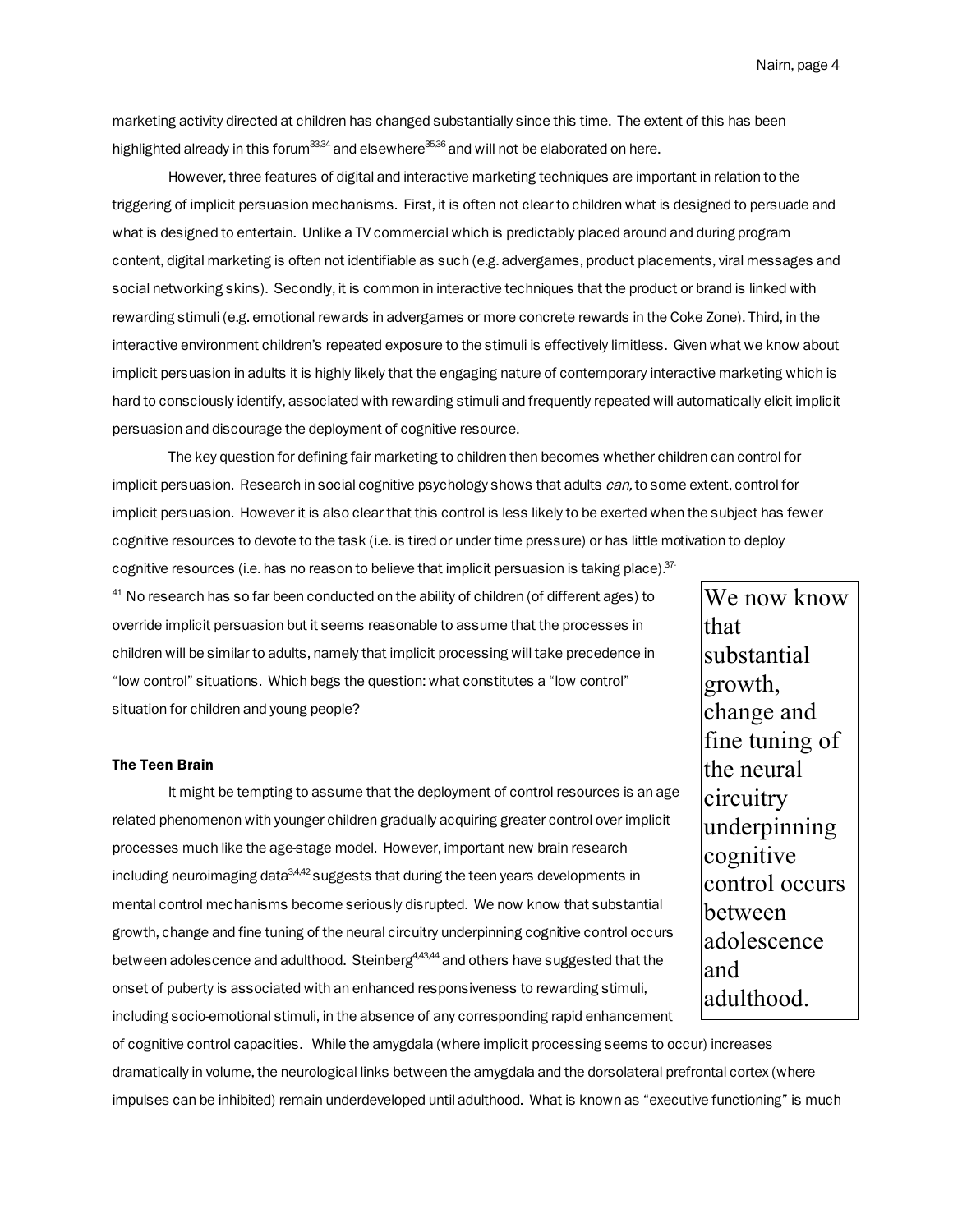less developed in teenagers than we had previously thought. Thus, despite much greater capacity for strategic, abstract and critical thought in addition to greater experience of the commercial world, it seems that teenagers may actually (neurologically) have less control over implicit processes triggered by interactive advertising than, say, 10 year olds.

Dramatic changes in the dopamine system during adolescence are also likely to affect levels of control over implicitly processed digital marketing messages. This brain chemical is responsible for what Pechmann et al. (2005) $^2$  refer to as "'stamping in' stimulus-reward and response-reward associations" (p. 203)  $\,$  - a key part of the implicit persuasion process. The dopamine system is not fully developed until well into young adulthood and thus, adolescents may respond to engaging, rewarding marketing cues in a very different way from both younger children and adults.

Pechmann et al. (2005)<sup>2</sup> have already noted that brain change in adolescents results in thrill seeking and desire for immediate gratification which may render them particularly vulnerable to marketing and use of addictive products such as tobacco, alcohol and (arguably) high fat, high sugar food and drink. They also report that elevated levels of negative mood states, insecurity and self-consciousness may make high-status consumption symbols more irresistible for teenagers than younger children or adults. Taken in conjunction with our understanding of implicit persuasion and digital marketing, it seems that (contrary to the persuasion-knowledge model) children are certainly not protected from the unwanted persuasive effects of advertising by the time they reach high school.

### Next Steps

What we need most urgently is a serious program of empirical research to confirm that digital marketing techniques such as advergames, product placements, buzz campaigns, social networking skins, etc. (see Chester and Montgomery, 2008<sup>34</sup> for full list) do indeed persuade children without their conscious awareness. And in light of new evidence on the teenage brain we also need to ascertain differential age effects in young people from babies (cf Buckleitner, 2008<sup>45</sup> for evidence of 2 year olds exposed to digital marketing) to young adults. Such research will allow a much stronger case to be made about the realities of implicit persuasion in this specific context.

Regulatory frameworks on both sides of the Atlantic also need to rethink the concept of "fair" marketing to children. They currently do not address the latest findings from neuroscience and tend to be based on Piagetian research conducted in the 1970s and 1980s in the context of TV advertising. The focus needs to shift from the agerelated capabilities of the person targeted to the nature of marketing activities and contexts which trigger implicit processing. This is a profound shift as it will also have implications for marketing to adults. Moreover, the regulation of marketing to teenagers needs to be seriously overhauled. It can no longer be assumed that young people are "fair game" above the age of 12. This is an area which needs to be handled very sensitively as a new discourse of teenage protection may sit rather uneasily with discourses of respect and empowerment of adolescents.

There is currently a great opportunity to influence the core thinking behind regulation as a great many changes are in process in response to both the obesity crisis and the rapid growth of digital marketing. In the UK, for example, the Advertising Standards Authority (ASA) is currently engaging in an open consultation on its two major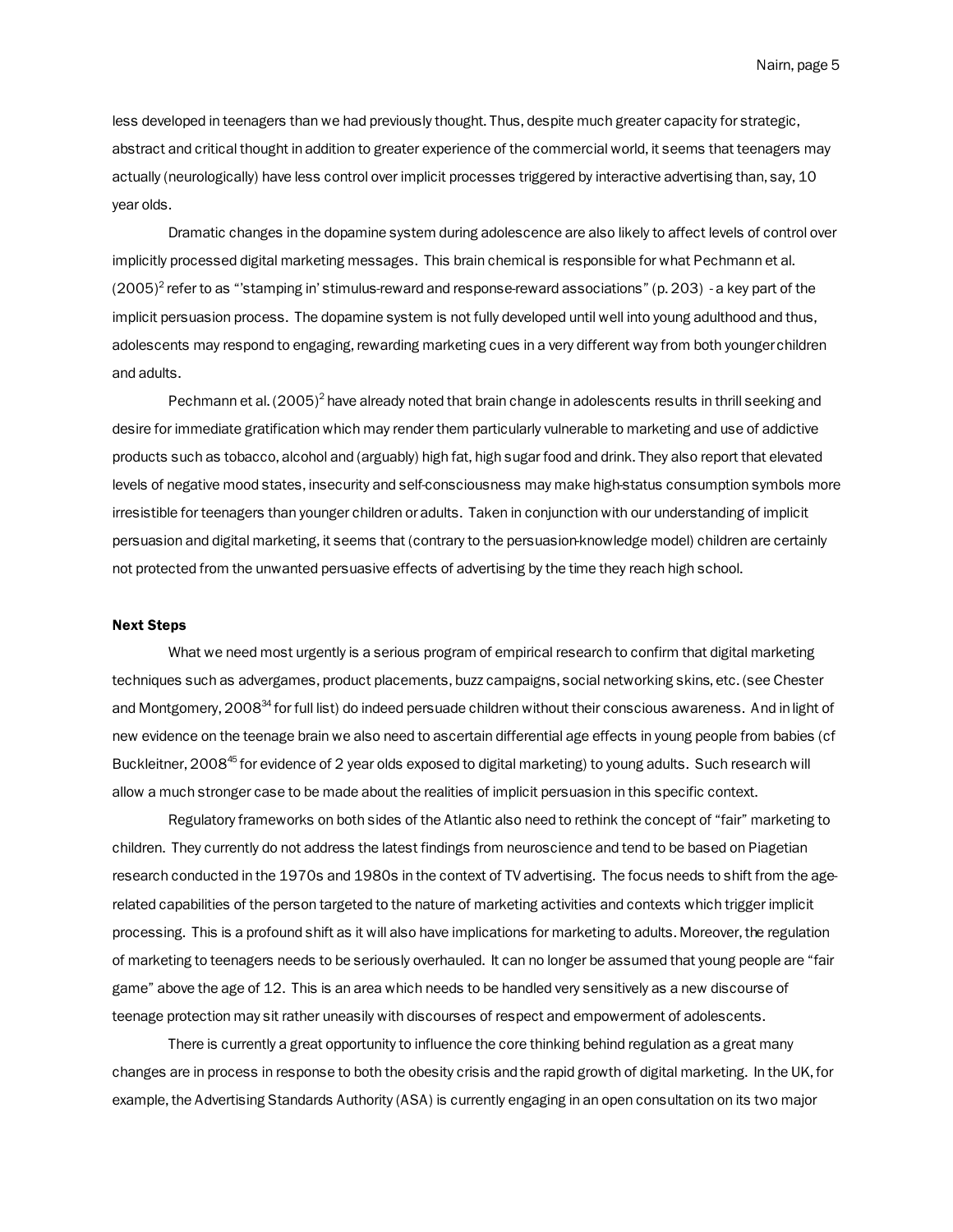codes (CAP and BCAP). Meanwhile, in Europe some of the challenges of digital marketing are being tackled. In October 2008 the European Advertising Standards Alliance (EASA, 2008) produced "Digital Marketing Communications Best Practice" guidelines for the self-regulatory organizations in Member States. This is a useful first step in establishing which digital activities should be classified as marketing communications at all. Importantly viral marketing and advergames are classified as such but it is still unclear what content on brand-owned websites will fall under the codes which relate to advertising in paid-for spaces. A key question, of course, is how these guidelines will be implemented across Europe. In the UK the Advertising Association-led Digital Marketing Group was due to report its findings in March, but has still not done so.

There also appears to be some recognition by corporations that some marketing activities are less desirable than others. For example, the signatories to the Better Business Bureau Children's Food and Beverage Advertising Initiative in the USA and the EU Pledge specifically pledge to reduce the use of product placement, licensed characters and advergames in less healthy foods. However, this is a voluntary code and only applies to children under 12.

In conclusion, rapid developments in neuroscience offer us much greater understanding of how contemporary marketing strategies persuade children and young people. However, current regulations are based on a view of advertising effects which is ill-equipped to address the effects of subconscious mechanisms such as implicit persuasion.

###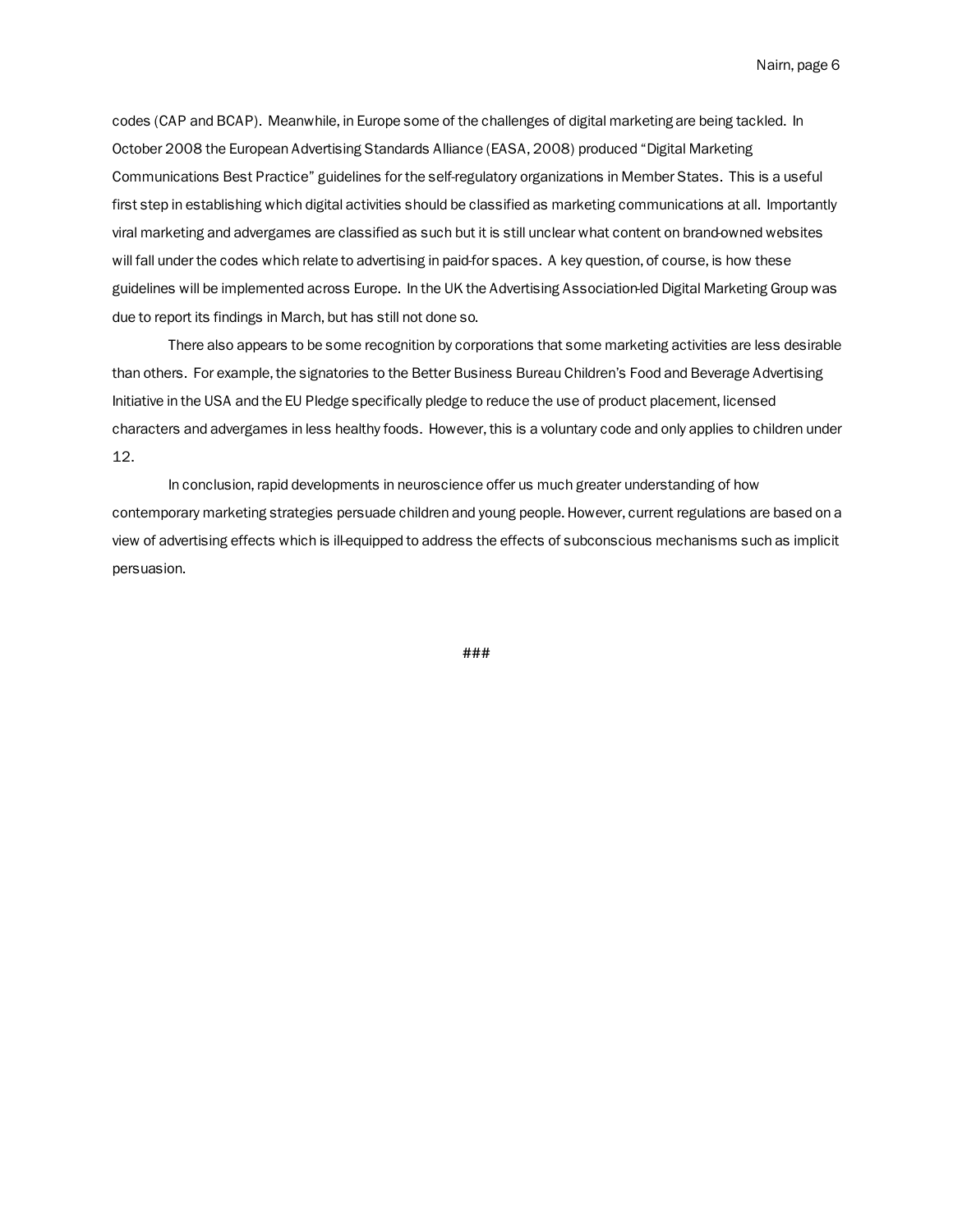# References

- 1. Friestad, M., & Wright, P. (2005) The next generation: Research for twenty-first century public policy on children and advertising," *Journal of Public Policy and Marketing*, 24(2), pp. 183-185.
- 2. Pechmann, C., Levine, L., Loughlin, S. And Leslie, F. "Impulsive and Self-Conscious: Adolesents' Vulnerability to Advertising and Promotion", *Journal of Public Policy and Marketing*, Vol. 24 (2) Fall, pp. 202-211.
- 3. Yurgelun-Todd, D. (2007) Emotional and cognitive changes during adolescence. *Current Opinion in Neurobiology*, 2, pp. 251–257.
- 4. Steinberg, L. (2008) A social neuroscience perspective on adolescent risk-taking. *Developmental Review*, 28(1), pp. 78–106.
- 5. Piaget, J. (1960), General Problems of the Psychological Development of the Child, in *Discussions on Child Development: Proceedings of the World Health Organisation Study Group on Psychological Development of the Child IV*, J.M. Tanner, and Elders, B. (Ed.): NY International Universities Press.
- 6. John, D.R. (1999) Consumer Socialization of Children: A Retrospective Look at Twenty-Five Years of Research *Journal of Consumer Research*, 26(December), pp. 183-213.
- 7. Christenson, P.G. (1982) Children's perceptions of TV commercials and products: The effects of PSAs. *Communication Research*, 9(4), pp. 491-524.
- 8. Ross, R.P., Campbell, T., Wright, J.C., Huston, A.C., Rice, M.L., & Turk, P. (1984) When celebrities talk, children listen: An experimental analysis of children's responses to TV ads with celebrity endorsement. *Journal of Applied Developmental Psychology* 5, pp. 185-202.
- 9. Kunkel, D. (1988) Children and Host-Selling Television Commercials. *Communication Research*, 15, 71-92
- 10. Auty, S. & Lewis, C. (2004) Exploring children's choice: The reminder effect of product placement. *Psychology & Marketing*, 21(9), pp. 697-713.
- 11. Livingstone, S. & Helsper, E.J. (2006) Does advertising literacy mediate the effects of advertising on children? A critical examination of two linked research literatures in relation to obesity and food choice. *Journal of Communication*, 56, pp. 560-84.
- 12. Mallinckrodt, V. & Mizerski, R. (2007). The effects of playing an advergame on young children's perceptions, preferences, and requests. *Journal of Advertising* 36(2), pp. 87-100.
- 13. Chernin, A. (2008) The effects of food marketing on children's preferences: testing the moderating effects of age and gender. *Annals of the American Academy of Political and Social Sciences*, 615 (January) pp. 102-118
- 14. Heath, R.G., & Nairn, A. (2005) Measuring affective advertising: Implications of low attention processing on recall. *Journal of Advertising Research*. 45(2), pp. 269-281.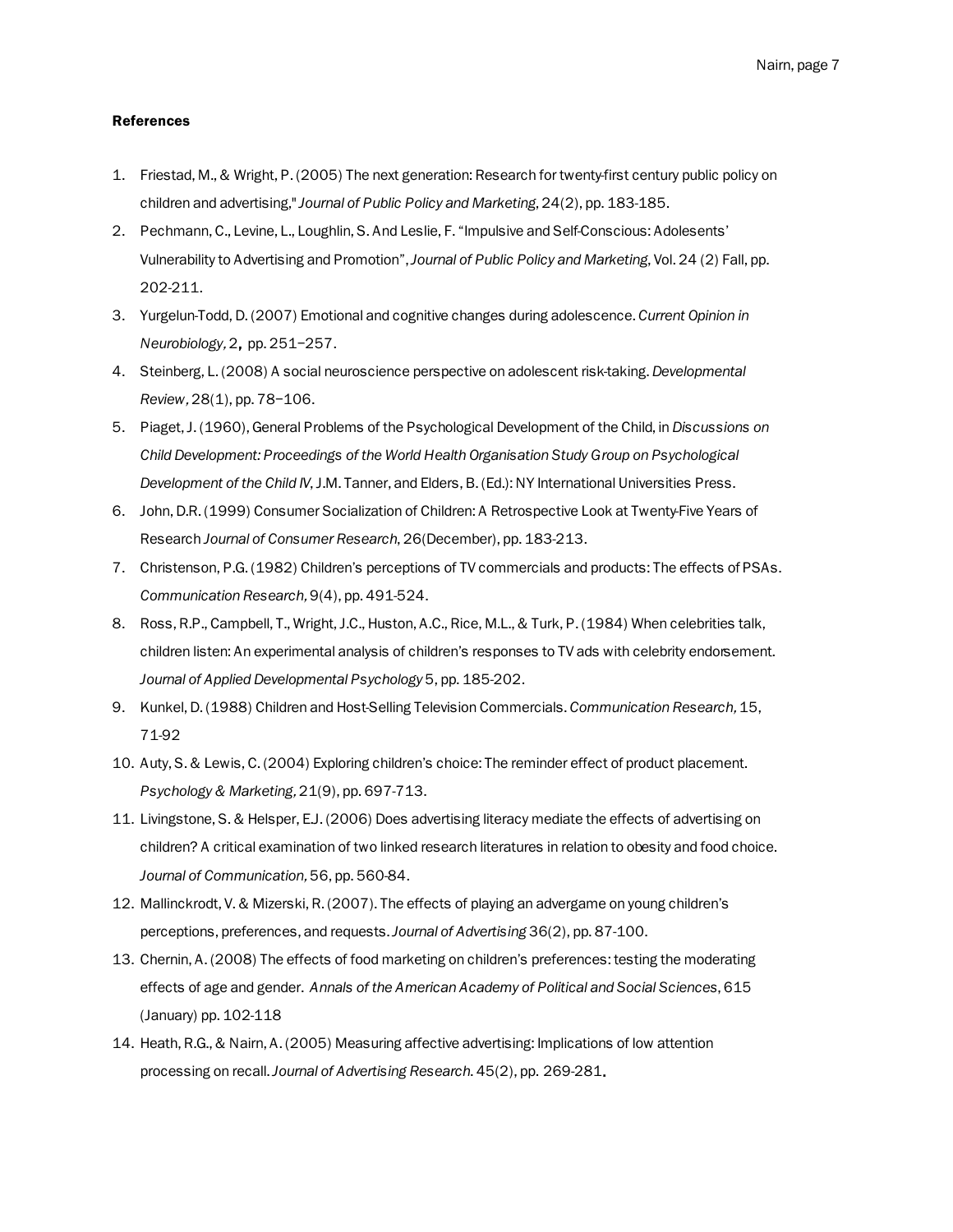- 15. Heath, R., Brandt, D. & Nairn, A. (2006) Brand relationships: Strengthened by emotion, weakened by attention. Journal of Advertising Research, 46(4), pp. 410-419.
- 16. Nairn, A. and Fine, C. (2008a), Who's messing with my mind? The implications of dual-process models for the ethics of advertising to children, *International Journal of Advertising*, Vol.27, No. 3 pp.447-470
- 17. Nairn, A. and Fine, C. (2008b) Not seeing the woods for the imaginary trees. Or who's messing with our article, *International Journal of Advertising*, Vol. 27 No. 5 pp. 896-908
- 18. Stanley, D., Phelps, E. & Banaji, M. (2008) The neural basis of implicit attitudes. *Current Directions in Psychological Science*, 17(2), pp. 164–170.
- 19. Phelps, E.A., O'Connor, K.J., Cunningham, W.A., Funayama, E.S., Gatenby, J.C., Gore, J.C. & Banaji, R. (2000) Performance on indirect measures of race evaluation predicts amygdala activation. *Journal of Cognitive Neuroscience*, 12(5), pp. 729–738.
- 20. Richeson, J.A., Baird, A.A., Gordon, H.L., Heatherton, T.F., Wyland, C.L., Trawalter, S., & Shelton, J.N. (2003) An fMRI examination of the impact of interracial contact on executive function.*Nature Neuroscience* 6:1323-28.
- 21. Cunningham, W.A., Johnson, M.K., Raye, C.L., Gatenby, J.C., Gore, J.C. & Banaji, M.R. (2004) Separable neural components in the processing of black and white faces. *Psychological Science*, 15(12), pp. 806–813.
- 22. Amodio, D.M., Devine, P.G. & Harmon-Jones, E. (2008) Individual differences in the regulation of intergroup bias: the role of conflict monitoring and neural signals for control. *Journal of Personality and Social Psychology*, 94(1), pp. 60–74.
- 23. Gawronski, B., & Bodenhausen, G.V. (2006) Associative and propositional processes in evaluation: An integrative review of implicit and explicit attitude change. *Psychological Bulletin*, 132, pp. 692-731.
- 24. Strack, F., & Deutsch, R. (2004) Reflective and impulsive determinants of social behaviour. *Personality and Social Psychology Review*, 8, pp. 220-247.
- 25. Czyzewska, M. & Ginsburg, H.J. (2007) Explicit and implicit effects of anti-marijuana and anti-tobacco television advertisements, *Addictive Behaviors*, 32, pp. 114-127.
- 26. Gibson, B. (2008) Can evaluative conditioning change attitudes toward mature brands? New evidence from the Implicit Association Test. *Journal of Consumer Research*, 35 (June), pp. 178–188.
- 27. Wright, P., Friestad, M., & Boush, D. (2005) The development of marketplace persuasion knowledge in children, adolescents and young adults. *Journal of Public Policy and Marketing*, 24(2), pp. 222-233.
- 28. Blatt, J., Spencer L., & Ward, S. (1972), "A Cognitive Developmental Study of Children's Reactions to Television Advertising," in *Television and Social Behavior*, Vol. 4, Television in Day-to-Day Life: Patterns of Use, Ed. Eli A. Rubinstien et al., Washington, DC, *U.S. Department of Health, Education, and Welfare,* 452-467
- 29. Rossiter, J.R. & Robertson, T.S. (1974) Children's TV Commercials: Testing the Defenses. *Journal of Communication,* 24(Autumn), pp. 137-144.